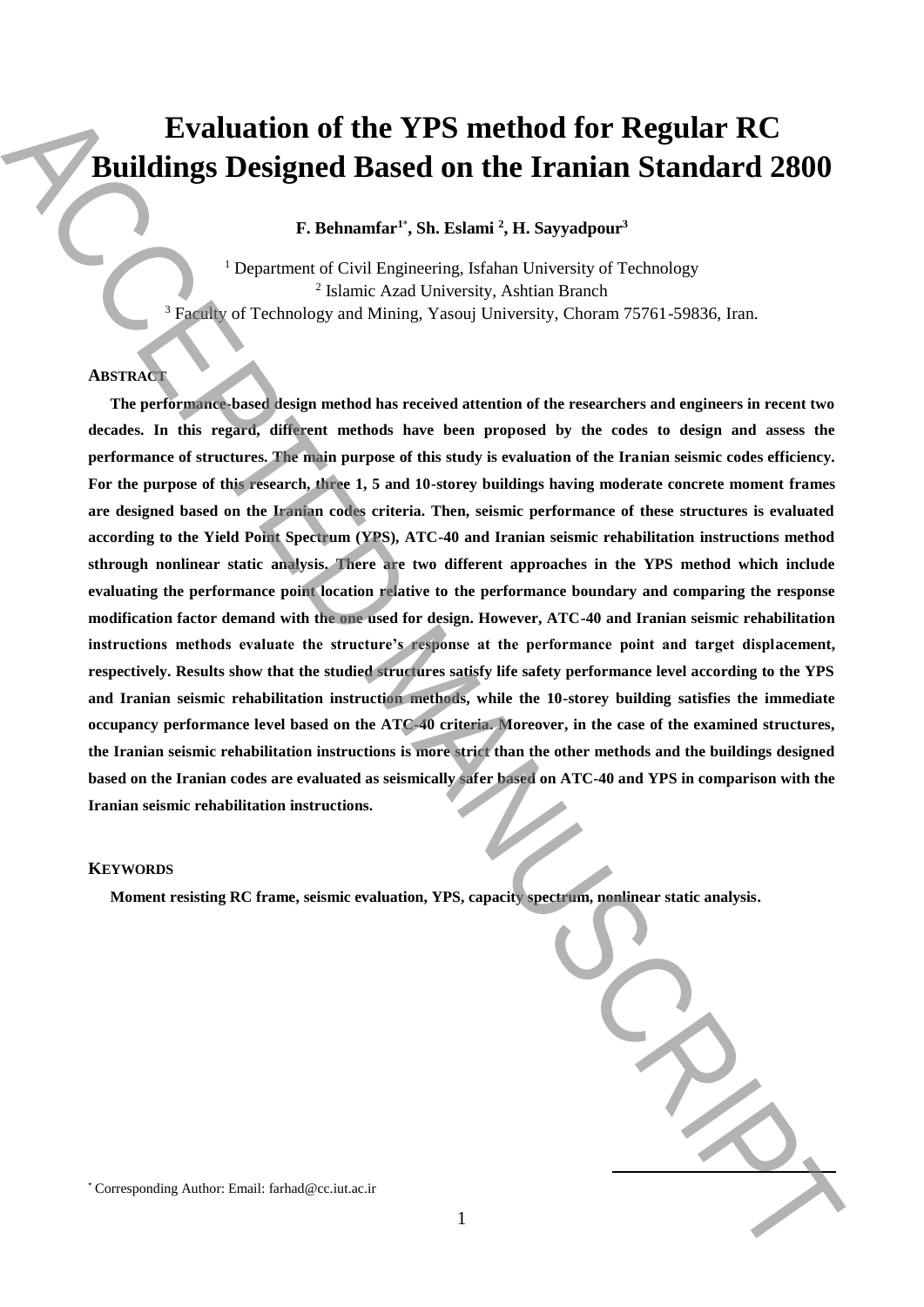## **1. Introduction**

The performance-based design methodology has been suggested in recent years for seismic evaluation and rehabilitation of existing buildings. Some of the main reference documents to be noted in this context are Instructions for Seismic Rehabilitation of Existing Buildings, ASCE 41-17 and ATC-40 [1,2]. A different method for seismic evaluation of existing buildings is a spectral method of calculating seismic demands for seismic design of structures or retrofit of existing structures that is called the Yield Point Spectrum (YPS). Since exact determining of the collapse point is very difficult, the YPS method unlike the existing procedures, resorts to the yield displacement. This is the main advantage of YPS. In this method, the nonlinear response of an equivalent SDOF (single degree of freedom) system is calculated. The YPS method was presented in 2000 by Aschheim with developing a new form of inelastic response spectra for seismic design or evaluation of buildings using the yield point [3]. Then Aschheim and Black extended the YPS approach to estimating the target displacement for use in nonlinear static methods of FEMA-273 [4] and ATC-40 [5]. Aschheim and Montez studied P- $\Lambda$  effects on the estimation of the yield displacement of tall buildings using the YPS spectrum and showed that this method may increase accuracy of performance-based design of such buildings [6]. Irani and Naji assessed the  $P-\Delta$ effects in steel structures with a similar approach for examining the lateral resistance of structures with a constant-ductility demand [7]. Tjhin and Aschheim used the yield spectrum in design of concrete buildings with shear walls [8]. In this paper, the accuracy of the YPS method is evaluated in comparison to the existing codebased methodologies mentioned above. 1. Interaction terms in each of each method is a second with the second with the second with the second with the second with the second with the second with the second with the second with the second with the second with

#### **2. Description of the Method**

Three moment resisting reinforced concrete frame buildings having 1, 5 and 10 stories are considered for the purpose of the current study. These buildings were designed based on the Iranian seismic design code (i.e. Standard 2800). Seismic performance of the buildings are evaluated based on three different methods: YPS, ATC-40 and the Iranian Seismic Rehabilitation Manual. In the YPS method, evaluation of buildings is carried out through two alternatives:

1. Direct use of YPS curves.

2. Calculation of the response modification factor of each structure and comparing these values with the Standard 2800 ones.

In first alternative the equivalent yield point and its associated lateral capacity required for the buildings are determined and compared to the existing capacities using the nonlinear static analysis (NSA). In the second approach, values of the modification factor (R) are calculated for structures. The resulting R should not be more than that the values presented in Standard 2800 for the initial design of the building, otherwise the lateral resistance of the building should be increased.

#### **3. Results and Discussion**

The results of calculating response modification factors of the buildings are presented in Table 1. According to the YPS method, the calculated modification factors are smaller than the design value 5, and therefore all of three structures designed based on standard 2800 satisfy the life safety performance level.

The results of evaluating the buildings performance level based on ATC-40 and the Iranian Seismic Rehabilitation Manual (ISRM) methods are summarized in Table 2 and Table 3, respectively. Calculating the capacity spectra based on ATC-40 and determining the target displacements using ISRM, the performance level of each frame is attained using again the NSA. The results show that the structures under study are evaluated as seismically safer based on ATC-40 and YPS and less safe based on the ISRM.

**Table 1. Comparing response modification factors of the buildings**

| No. of<br>Stories | $R_{\rm u}$ |               |     | $R_S$ Y $R=R_S R_\mu Y$ | Performance<br>Level |
|-------------------|-------------|---------------|-----|-------------------------|----------------------|
|                   |             | $1.5$ 2.6 1.0 |     | 3.9                     | LS                   |
|                   |             | 1.8           | 1.0 | 4.9                     | LS                   |
|                   | 26          | 18            |     |                         |                      |

| Table 2. The evaluation results based on ATC-40 |  |  |  |  |  |  |  |  |  |  |  |
|-------------------------------------------------|--|--|--|--|--|--|--|--|--|--|--|
|-------------------------------------------------|--|--|--|--|--|--|--|--|--|--|--|

| No. of<br><b>Stories</b> | Performance<br>Point                | Overall<br>Drift<br>Ratio | Performance<br>Level |
|--------------------------|-------------------------------------|---------------------------|----------------------|
|                          | $S_a = 0.4359 g$<br>$S_d = 3.27$ cm | 1.09%                     | LS                   |
| $\overline{\phantom{1}}$ | $S_a = 0.177 g$<br>$S_d = 17.6$ cm  | 1.17%                     | LS                   |
| 10                       | $S_a = 0.148 g$<br>$S_d = 29.06$ cm | 0.97%                     | Ю                    |